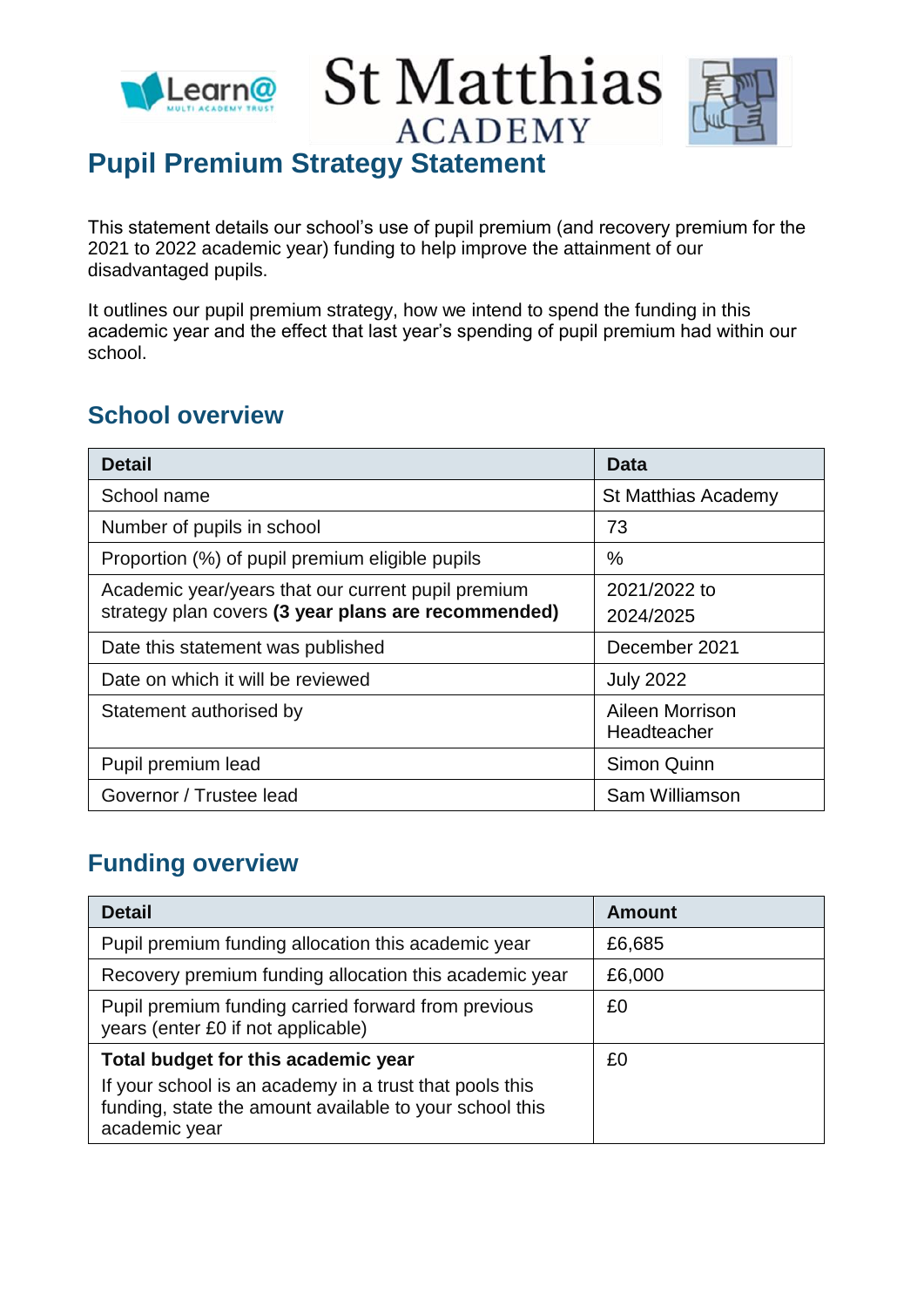# **Part A: Pupil premium strategy plan**

## **Statement of intent**

Pupil Premium targets additional money at pupils who meet the eligibility criteria, to help them achieve their full potential.

In 2012, Eligibility for the Pupil Premium was extended to pupils who had been eligible for Free School Meals (FSM) at any point on the last 6 years. As a group, children who have been eligible for FSM at any point in time, have consistently lower educational attainment than those who have never been eligible for FSM.

Schools have the freedom to spend the Premium, which is additional to the underlying school budget, in a way they think will best diminish difference in attainment between the most vulnerable pupils and the whole school.

Pupil Premium is also provided for children in care who have been looked after for more than six months and care leavers, recognising that they need additional support to help them raise their educational achievement. It is also provided for children with parents in the armed services.

For each academic year - Pupil Premium allocation is based on student data in the January school census from the preceding academic year.

This is the first academic year that we have Key Stage 2 students on roll. This will be reported on in next years strategy plan.

#### **Barriers to learning**

We are aware that pupils attending St Matthias Academy, as in many schools, may experience a wide range of barriers to learning. Many of our students have additional needs around speech and language and social interaction or diagnosed medical conditions and the PP spend reflects this. Other factors that can impact learning include experience of family bereavement, living outside the family home or witnessing DV, emotional abuse or drug and alcohol misuse. There are also the risks of CSE and CCE that need to be considered when choosing the appropriate internal and agency interventions.

For some of the Pupil Premium Cohort, St Matthias Academy is the additional intervention bought in by another school and funded from their own Pupil Premium funding.

At St Matthias Academy, we aim to support all pupils. We do this by providing good quality classroom teaching with additional support staff. This is supplemented by other interventions.

- Ongoing support for Year 11 leavers in their transition to higher education
- Time to allow intervention strategies with focus groups on attendance and transition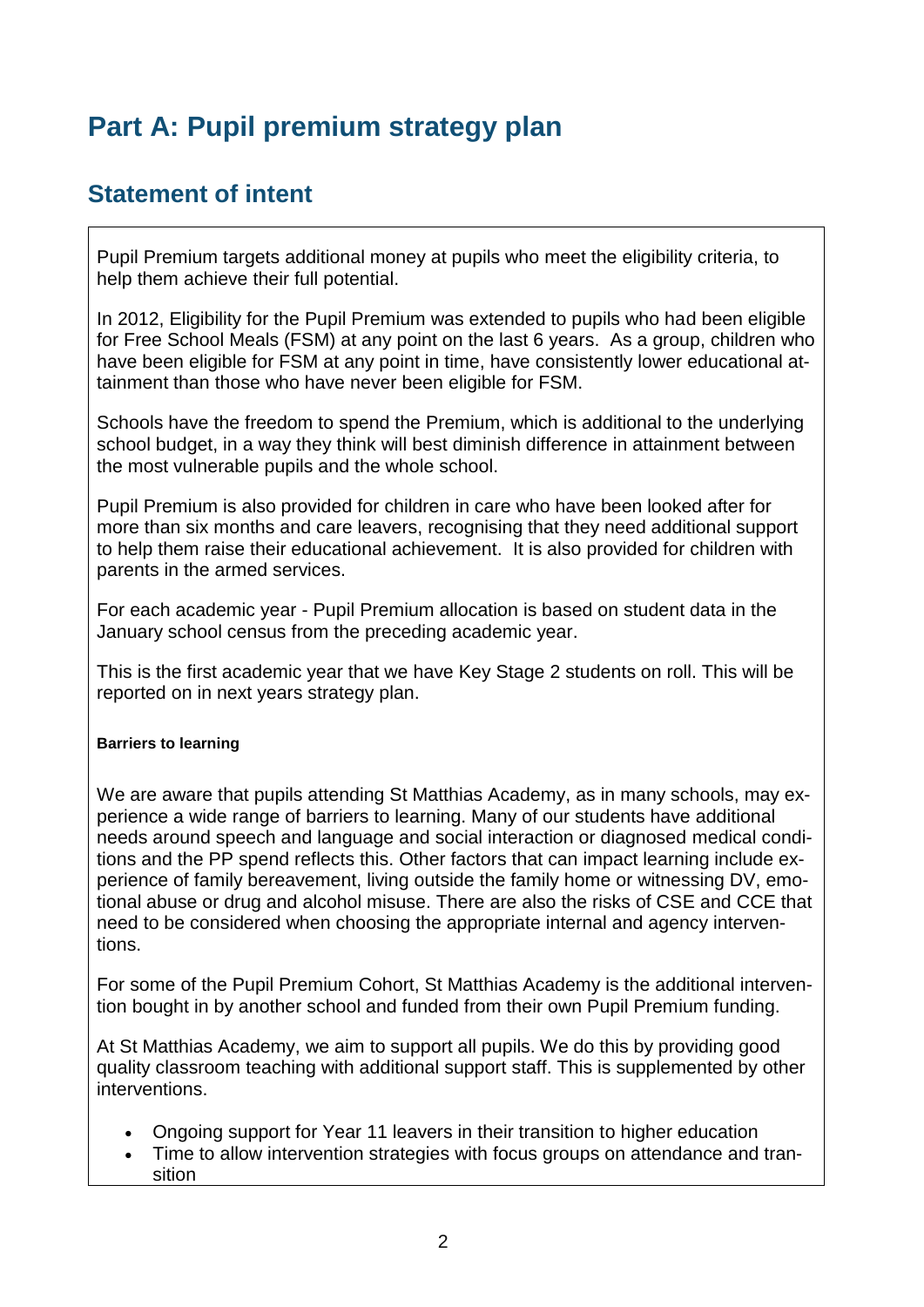- Free Breakfast Club to start the day in a positive way and help students achieve more in class
- Attendance Individualised attendance support

Our strategy will be driven by the needs and strengths of each young person, based on formal and informal assessments, not assumptions or labels. This will help us to ensure that we offer them the relevant skills and experience they require to be prepared for adulthood.

# **Challenges**

This details the key challenges to achievement that we have identified among our disadvantaged pupils.

| <b>Challenge</b><br>number | <b>Detail of challenge</b>                                                                                                                                                                                                                                                                                                                                                                                                  |
|----------------------------|-----------------------------------------------------------------------------------------------------------------------------------------------------------------------------------------------------------------------------------------------------------------------------------------------------------------------------------------------------------------------------------------------------------------------------|
| 1                          | Our assessments show that disadvantaged pupils have generally made<br>little progress from KS2 until their referral/ admission at St Matthias<br>Academy. Whilst the types of barriers to learning and the difficulties<br>disadvantaged pupils experience vary, their overall academic progress<br>tends to be lower in most subjects compared to non-disadvantaged<br>pupils. This trend is most recognisable in reading. |
| 2                          | Our assessments, observations and discussions with pupils show that<br>disadvantaged pupils are generally more likely to have speech,<br>language and communication difficulties compared to non-<br>disadvantaged pupils in our school.                                                                                                                                                                                    |
| 3                          | Our assessments, observations and discussions with pupils show that<br>disadvantaged pupils generally have greater challenges around<br>communicating and expressing their emotions and have particular<br>challenges in social interactions.                                                                                                                                                                               |
| 4                          | Through observations and conversations with pupils and their families,<br>we find that disadvantaged pupils generally have fewer opportunities to<br>develop cultural capital outside of school.                                                                                                                                                                                                                            |
| 5                          | Our assessments, observations and conversations with pupils indicate<br>that disadvantaged pupils often require additional support to develop<br>personal skills, e.g., independent travel.                                                                                                                                                                                                                                 |
| 6                          | Our assessments, observations and discussions with pupils and families<br>demonstrate that the education, wellbeing and wider aspects of<br>development of many of our disadvantaged pupils have been impacted<br>by the pandemic to a greater extent than for other pupils. These findings<br>are backed up by several national studies.                                                                                   |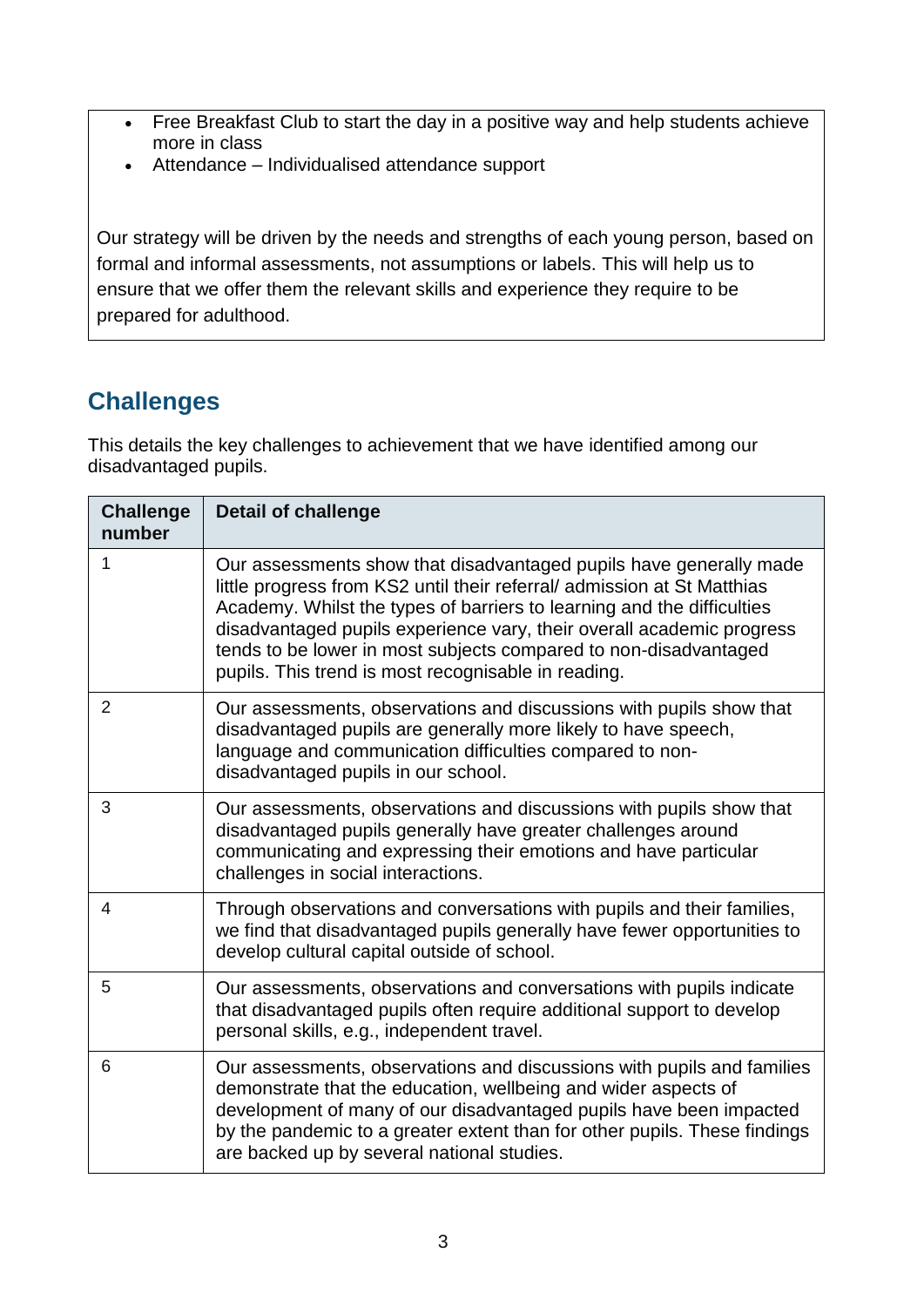# **Intended outcomes**

This explains the outcomes we are aiming for **by the end of our current strategy plan**, and how we will measure whether they have been achieved.

| <b>Intended outcome</b>                                                                                                                                                                         | <b>Success criteria</b>                                                                                                                                                                                                                                                                                                                                                                                |
|-------------------------------------------------------------------------------------------------------------------------------------------------------------------------------------------------|--------------------------------------------------------------------------------------------------------------------------------------------------------------------------------------------------------------------------------------------------------------------------------------------------------------------------------------------------------------------------------------------------------|
| Improved attainment for disadvantaged<br>pupils in all subjects, notably reading,<br>relative to their starting points as identified<br>through baseline assessments.                           | Through achievement of improved<br>performance, as demonstrated by our<br>end of year assessments at the end of<br>our strategy in 2024/25.                                                                                                                                                                                                                                                            |
|                                                                                                                                                                                                 | An improvement in the attainment<br>(compared to baseline assessment) of<br>disadvantaged pupils entered for GCSE<br>subjects, particularly but not exclusively<br>English. For those that are entered for<br>GCSEs, results show disadvantaged<br>pupils achieve as well as others in their<br>cohort. [low numbers of pupils mean the<br>trends over 3 years may be skewed by<br>individual results] |
| Improved language comprehension for<br>disadvantaged pupils so that they can<br>independently comprehend subject-<br>specific texts with challenging<br>terminology.                            | Assessment of pupils' reading<br>comprehension shows a reduction in the<br>disparity in outcomes between<br>disadvantaged pupils and their peers in<br>2024/25.                                                                                                                                                                                                                                        |
| Pupils can use a range of communication<br>systems including Zones of regulation to<br>aid their understanding and to develop<br>emotional literacy and inter-personal<br>communication skills. | Through achievement of EHC plan<br>termly outcomes and evidenced in Boxall<br>Reports & SLEUTH (behaviour) records.                                                                                                                                                                                                                                                                                    |
| Disadvantaged pupils have greater<br>confidence and independence to help<br>them engage more with the wider<br>community and prepare for adulthood.                                             | Through observations and discussions<br>with pupils and their families. No NEETs.                                                                                                                                                                                                                                                                                                                      |
| Disadvantaged pupils feel better prepared<br>for career progression and / or HE<br>opportunities through mentoring, work<br>experience and opportunity.                                         | All disadvantaged pupils are able to<br>access high quality careers mentoring.<br>By the end of 2024/25, disadvantaged<br>pupils are progressing to higher or<br>further education at the end of KS5 in the<br>same numbers as their peers.                                                                                                                                                            |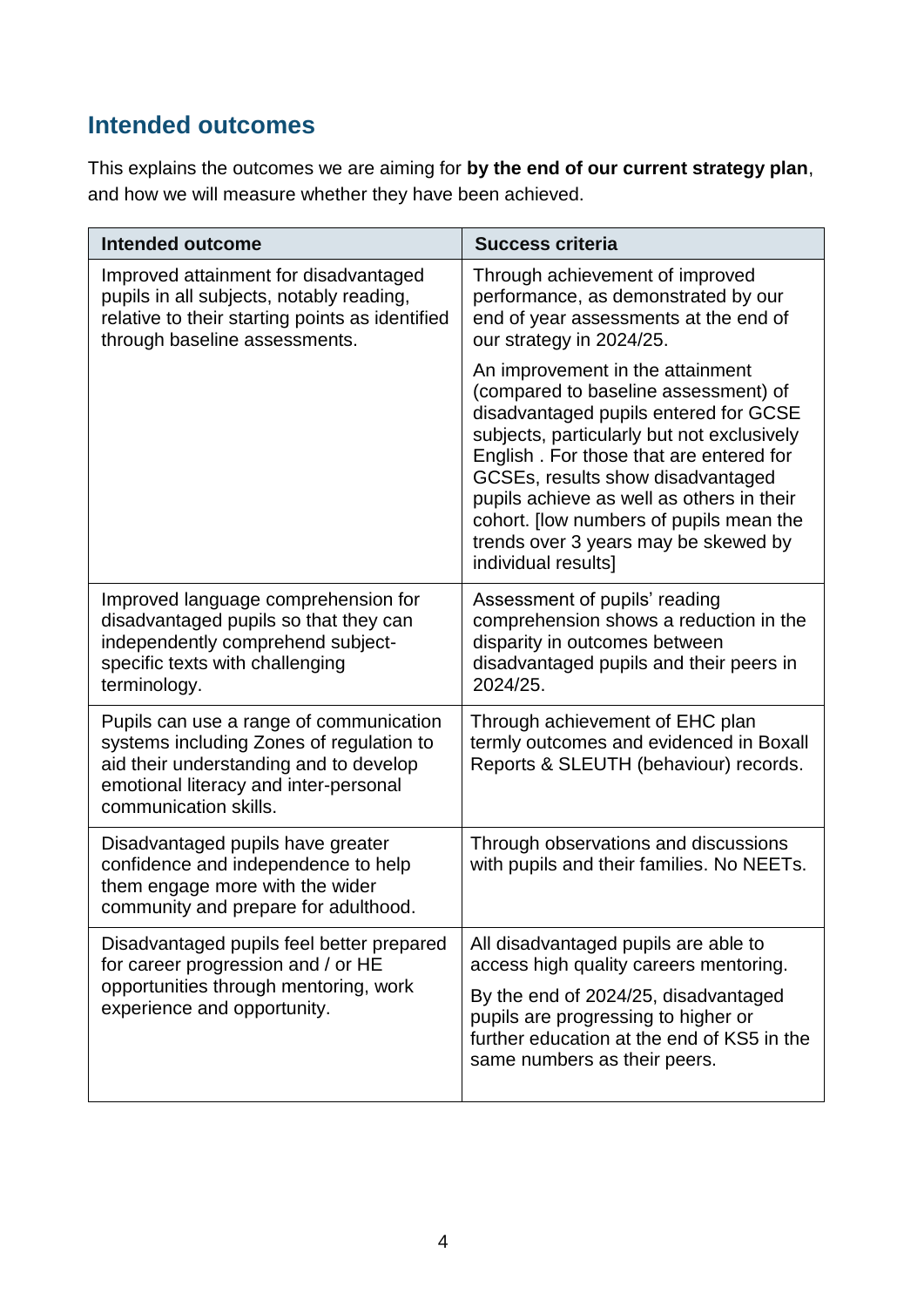# **Activity in this academic year**

This details how we intend to spend our pupil premium (and recovery premium funding) **this academic year** to address the challenges listed above.

Total budget: £12,680

#### **Teaching (for example, CPD, recruitment and retention)**

Budgeted cost: **£2,900**

| <b>Activity</b>                                                                                                                            | Evidence that supports this approach                                                                                                                                        | <b>Challenge</b><br>number(s)<br>addressed |
|--------------------------------------------------------------------------------------------------------------------------------------------|-----------------------------------------------------------------------------------------------------------------------------------------------------------------------------|--------------------------------------------|
| <b>Focus on Reading</b><br>throughout the<br>curriculum in line with<br>DfE guidance.                                                      | There is strong evidence that teachers'<br>pedagogical and content knowledge within<br>specific subjects has a significant impact<br>on pupil outcomes:                     | 1                                          |
| The lead will engage<br>with our local research<br>school and English hub<br>to develop the quality of                                     | https://www.gov.uk/government/publica-<br>tions/the-reading-framework-teaching-the-<br>foundations-of-literacy                                                              |                                            |
| English and literacy<br>teaching through CPD.                                                                                              | https://educationendowmentfounda-<br>tion.org.uk/education-evidence/guidance-<br>reports/literacy-ks2                                                                       |                                            |
| CPD for teaching staff<br>on developing pupils'<br>reading skills.<br>Allocated LSA time for<br>updating key word and<br>literacy displays | Evidence from research suggests that<br>teachers must carefully teach key literacy<br>skills in their subject to improve pupils'<br>subject specific vocabulary.            | 1                                          |
| Purchase of an<br>additional half day per<br>week of Speech and<br>Language Therapist<br>(SALT) time for delivery<br>of targeted support.  | Child Speech (SLCN intervention) to<br>deliver evidenced interventions to support<br>children's speech, language and<br>communication.<br>What works database (ican.org.uk) | 2, 3                                       |
|                                                                                                                                            | This has been endorsed by the Royal<br>College of Speech and Language<br>Therapists.                                                                                        |                                            |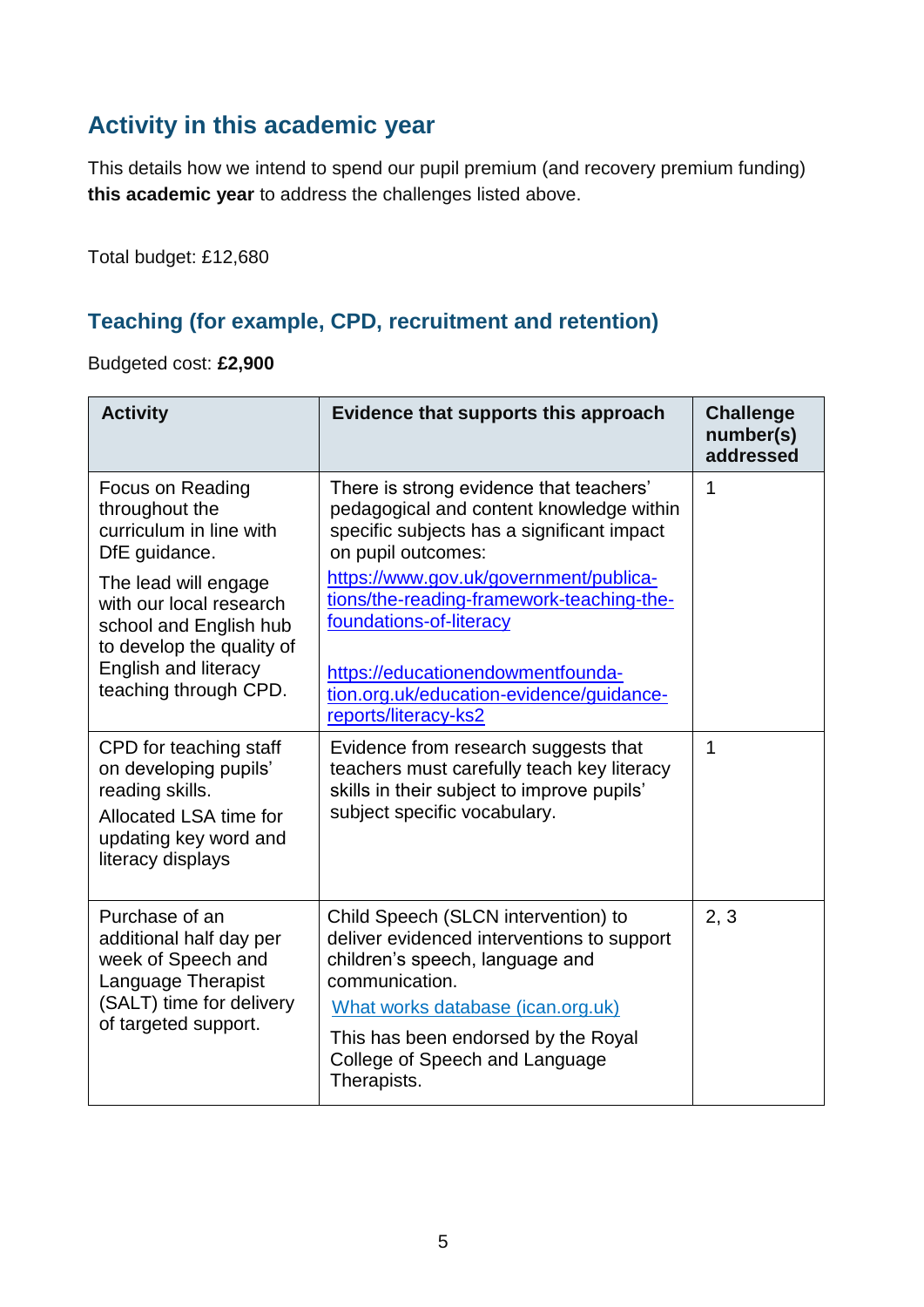#### **Targeted academic support (for example, tutoring, one-to-one support structured interventions)**

Budgeted cost: **£7,000**

| <b>Activity</b>                                                                                                                     | Evidence that supports this approach                                                                                                                                                                                                                                                                                            | <b>Challenge</b><br>number(s)<br>addressed |
|-------------------------------------------------------------------------------------------------------------------------------------|---------------------------------------------------------------------------------------------------------------------------------------------------------------------------------------------------------------------------------------------------------------------------------------------------------------------------------|--------------------------------------------|
| One-to-one SLCN Inter-<br>ventions with Speech<br>and Language Thera-<br>pist                                                       | Meeting the individual language needs of<br>students, increased engagement and<br>confidence to help them access and progress<br>across curriculum areas.<br>Using techniques such as memory retraining,<br>cognitive reorganisation, language                                                                                  | 1, 2, 5                                    |
|                                                                                                                                     | enhancement, and efforts to improve abstract<br>thinking; speech therapists can ensure<br>children can benefit from a<br>more successful and satisfying educational<br>experience as well as improved peer<br>relationships.<br>http://www.unlockinglanguage.co.uk                                                              |                                            |
| Targeted weekly ses-<br>sions of Maths and<br>English that focus on<br>numeracy and literacy<br>skills for identified stu-<br>dents | Older students tend to have varied profiles of<br>needs for support. Either they have specific<br>needs often related to a deficit in one area of<br>literacy which can be addressed with a tar-<br>geted programme or they have more complex<br>and individual profiles of helpful and less help-<br>ful knowledge and skills. | 1                                          |
|                                                                                                                                     | https://www.ucl.ac.uk/reading-recovery-eu-<br>rope/sites/reading-recovery-europe/files/re-<br>search_evidence_informing_grow.pdf                                                                                                                                                                                                |                                            |
|                                                                                                                                     | Numeracy is an important area of learning for<br>young people, not only as a fundamental ele-<br>ment of mathematics but also as a life skill<br>that gives students a foundation to succeed in                                                                                                                                 |                                            |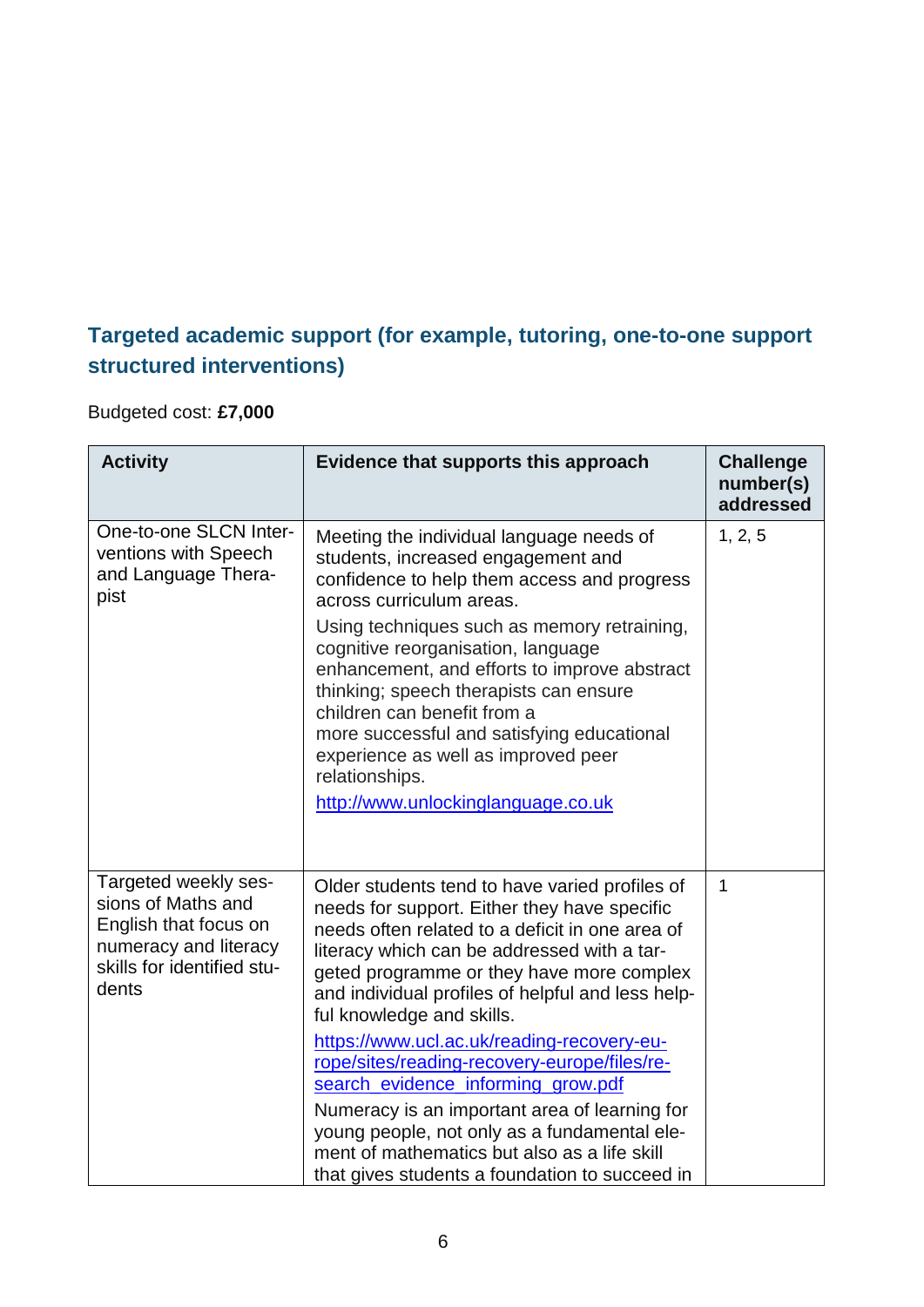|                                                                                                                                                                                     | learning and access the wider curriculum (Ed-<br>ucation Scotland, 2019).<br>The EEF demonstrates the small group inter-<br>vention can add 4 months of progress for par-<br>ticipants across the course of a year. It also<br>reveals that small group tuition is most likely<br>to be effective if it is targeted at pupils' spe-<br>cific needs.<br>https://educationendowmentfounda-<br>tion.org.uk/education-evidence/teaching-<br>learning-toolkit/small-group-tuition                                                                           |      |
|-------------------------------------------------------------------------------------------------------------------------------------------------------------------------------------|--------------------------------------------------------------------------------------------------------------------------------------------------------------------------------------------------------------------------------------------------------------------------------------------------------------------------------------------------------------------------------------------------------------------------------------------------------------------------------------------------------------------------------------------------------|------|
| Provision of specialist<br>equipment to support<br>individualised needs<br>eg. Laptops for stu-<br>dents requiring support<br>with dyslexia                                         | Using such technology enables the pupil<br>to gain independence and reduces the stigma<br>of having to rely on others to access the writ-<br>ten word.<br>https://studyingwithdyslexiablog.co.uk/                                                                                                                                                                                                                                                                                                                                                      | 6    |
| Providing bespoke pro-<br>grammes for students<br>requiring alternative<br>learning provision in ad-<br>dition to their core aca-<br>demic subjects in order<br>to meet their needs | Wolf review of vocational education<br>First, it is an essential part of a broad curricu-<br>lum. Just as much as academic education,<br>vocational learning provides invaluable op-<br>portunities for young people to develop their<br>potential and expand what they know, under-<br>stand and can do; and to gain recognition for<br>that learning which allows them to progress<br>as they move to adulthood.<br>https://assets.publishing.service.gov.uk/gov-<br>ernment/uploads/system/uploads/attach-<br>ment_data/file/180868/Wolf-Review-Re- | 4, 6 |
|                                                                                                                                                                                     | sponse.pdf                                                                                                                                                                                                                                                                                                                                                                                                                                                                                                                                             |      |

# **Wider strategies (for example, related to attendance, behaviour, wellbeing)**

Budgeted cost: **£2,770**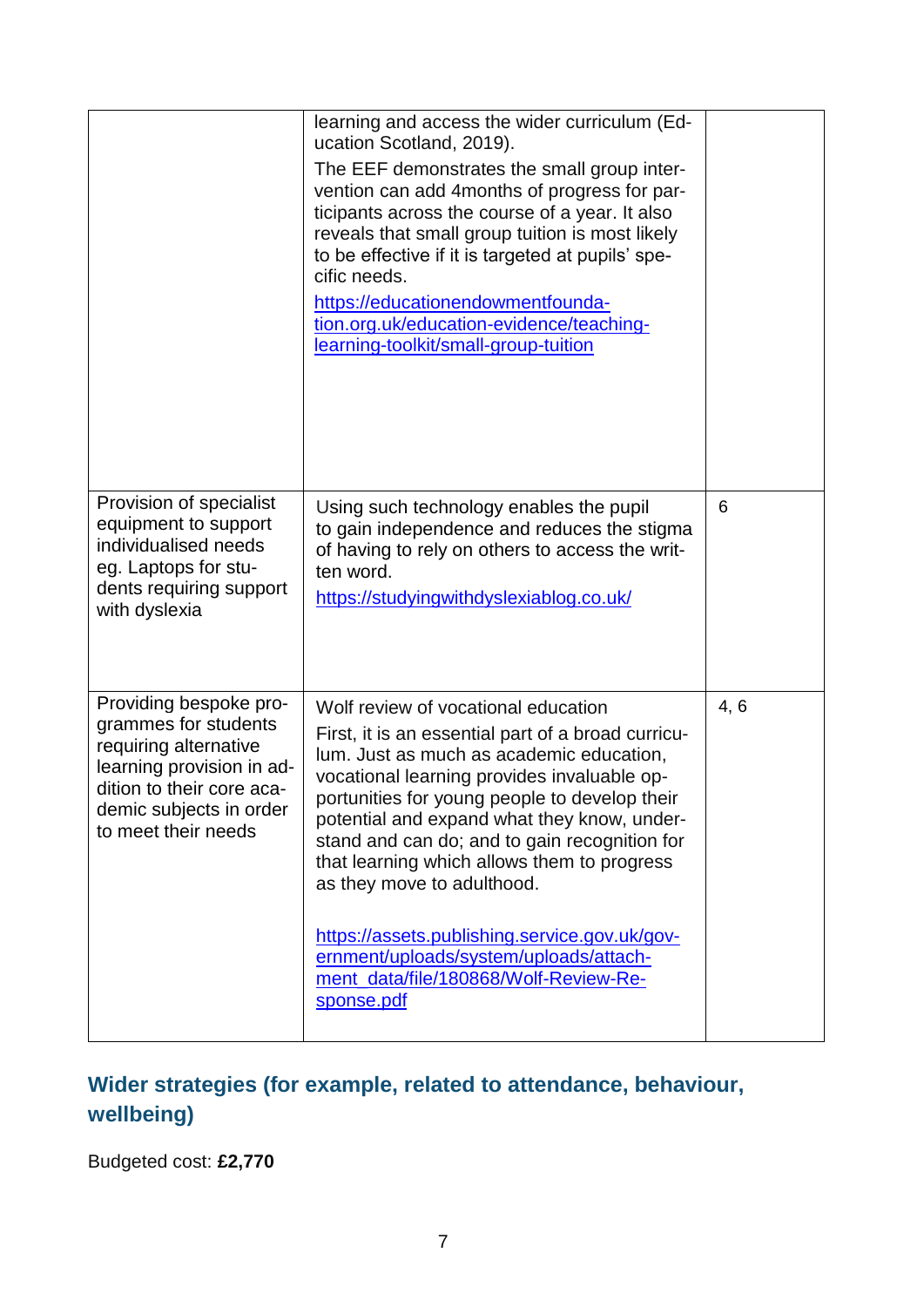| <b>Activity</b>                                                                                                                                                       | Evidence that supports this approach                                                                                                                                                                                                                                                                                                                                                                                                     | <b>Challenge</b><br>number(s)<br>addressed |
|-----------------------------------------------------------------------------------------------------------------------------------------------------------------------|------------------------------------------------------------------------------------------------------------------------------------------------------------------------------------------------------------------------------------------------------------------------------------------------------------------------------------------------------------------------------------------------------------------------------------------|--------------------------------------------|
| Creation of<br>a "Sensory"<br>$room -$<br>Used to<br>develop<br>students'<br>self<br>regulation of<br>behaviour.                                                      | We have observed and recorded that the sensory equip-<br>ment and resources such as large bean bags, sensory<br>lighting, weighted blankets and additional equipment has<br>been effective at meeting the needs of our pupils. The<br>sensory room provides support for our pupils with sen-<br>sory needs. It is also used by a significant number of<br>pupils as a strategy to manage their behaviours related<br>to their SEMH needs | 3, 6                                       |
| One-to-one<br>and small                                                                                                                                               | Identified students with issues around self-esteem and<br>relationships with peers.                                                                                                                                                                                                                                                                                                                                                      | 3, 5, 6                                    |
| group men-<br>toring - Used<br>to develop a<br>positive rela-<br>tionship with<br>education<br>and to facili-<br>tate multi<br>agency work-<br>ing with fami-<br>lies | The EEF recognises that mentoring in education can be<br>extremely beneficial for young people who have low<br>aspirations and self-esteem, mentoring can build<br>confidence, develop resilience and raise aspirations. It<br>can also embed the skills required for strong lasting<br>relationships built on trust.<br>https://educationendowmentfoundation.org.uk/education-<br>evidence/teaching-learning-toolkit/mentoring          |                                            |
| Ongoing<br>support for<br>Year 11 leav-<br>ers in their<br>transition to<br>higher edu-<br>cation                                                                     | Becoming NEET limits life chances and engagement in<br>education is a protective factor from a range of harms.<br>Bespoke, needs-based interventions are needed to<br>support these year 11 pupils transition to post-16<br>provision successfully.                                                                                                                                                                                      | 3, 4, 5                                    |
|                                                                                                                                                                       | https://www.gov.uk/guidance/alternative-provision-year-<br>11-transition-funding#purpose-of-the-fund                                                                                                                                                                                                                                                                                                                                     |                                            |